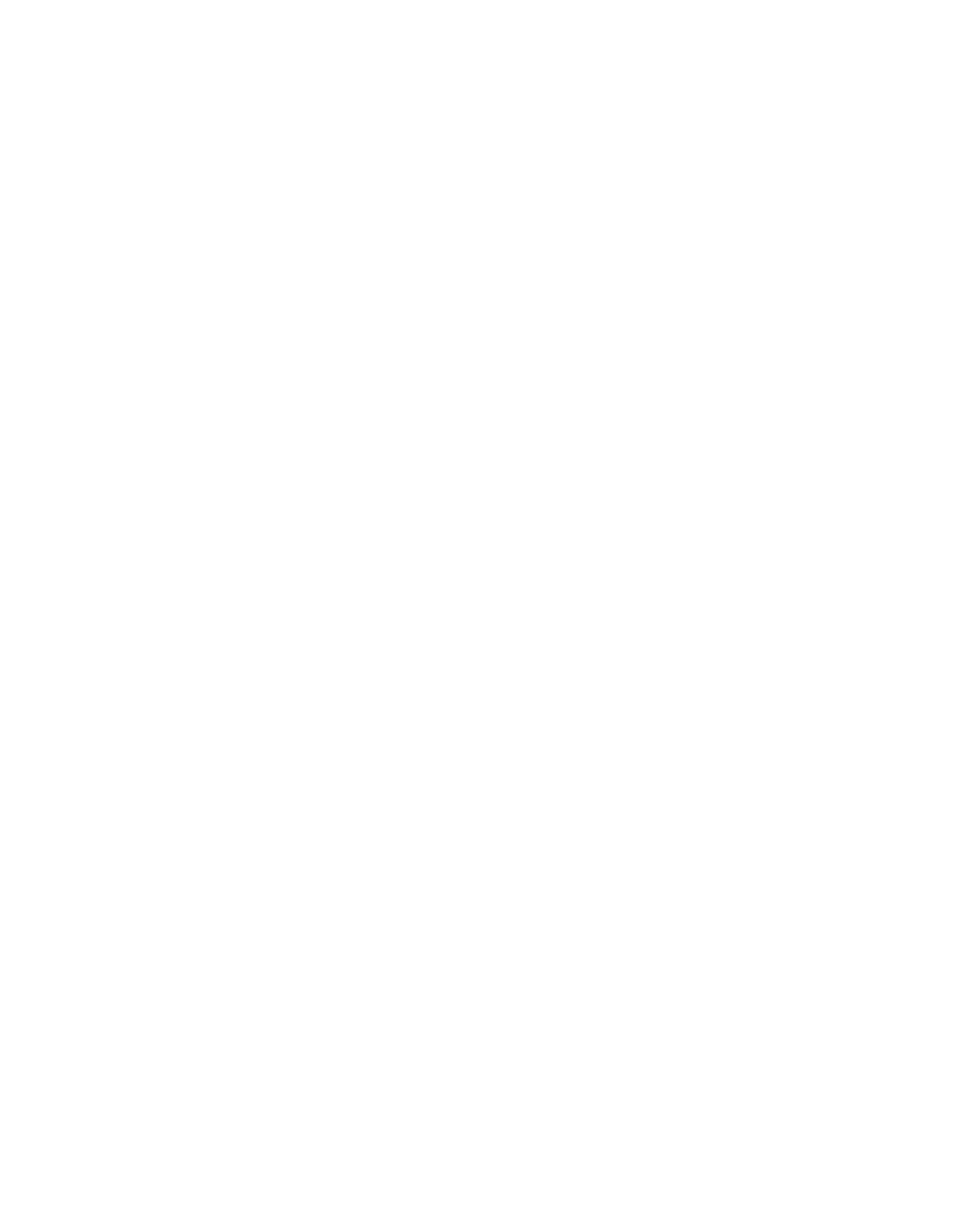## **EXECUTIVE SUMMARY**

## **Project Description**

The *Cynthiana Small Urban Area (SUA) Transportation Study* was conducted for the Kentucky Transportation Cabinet (KYTC), Division of Planning in cooperation with the Bluegrass Area Development District. Small Urban Area Transportation Studies are conducted in municipalities that range in population from 5,000 to 50,000 residents. Cynthiana was an eligible municipality to undergo an SUA Study because it has a population of 6,272 residents.

The goal of this SUA transportation study was to identify improvements to the transportation system within and surrounding the Cynthiana urban area. Special attention was given to those improvements that address the travel needs and safety concerns within the study area. The focus on the transportation improvements was not specifically adding transportation systems, but maximizing the current transportation assets on the existing state-controlled route system.

For this study, Qk4 served KYTC as the project consultant. A project team approach was employed. The team was comprised of members from KYTC, Bluegrass Area Development District (BGADD), and Qk4. Steps taken by the project team included analyzing road system data, identification of problem spots, multiple field reviews, and identification and prioritization of improvement strategies. An Advisory Committee was also involved and was comprised of local elected officials and stakeholders. Public input was gathered via an online public comment survey.

## **Study Location**

The general study area includes all of the incorporated limits plus the surrounding developed areas of the City of Cynthiana in Harrison County. This area consists of the designated Small Urban Area including the vicinity of Section 1 and Section 2 of the proposed Cynthiana Bypass (Item Nos. 6-119.20 and 6- 119.51, respectively, in the 2008 KYTC Highway Plan). The study area is illustrated in Figure ES-1 to the right and in Exhibit 1, in Appendix A of this report.



**Figure ES-1: Project Study Area**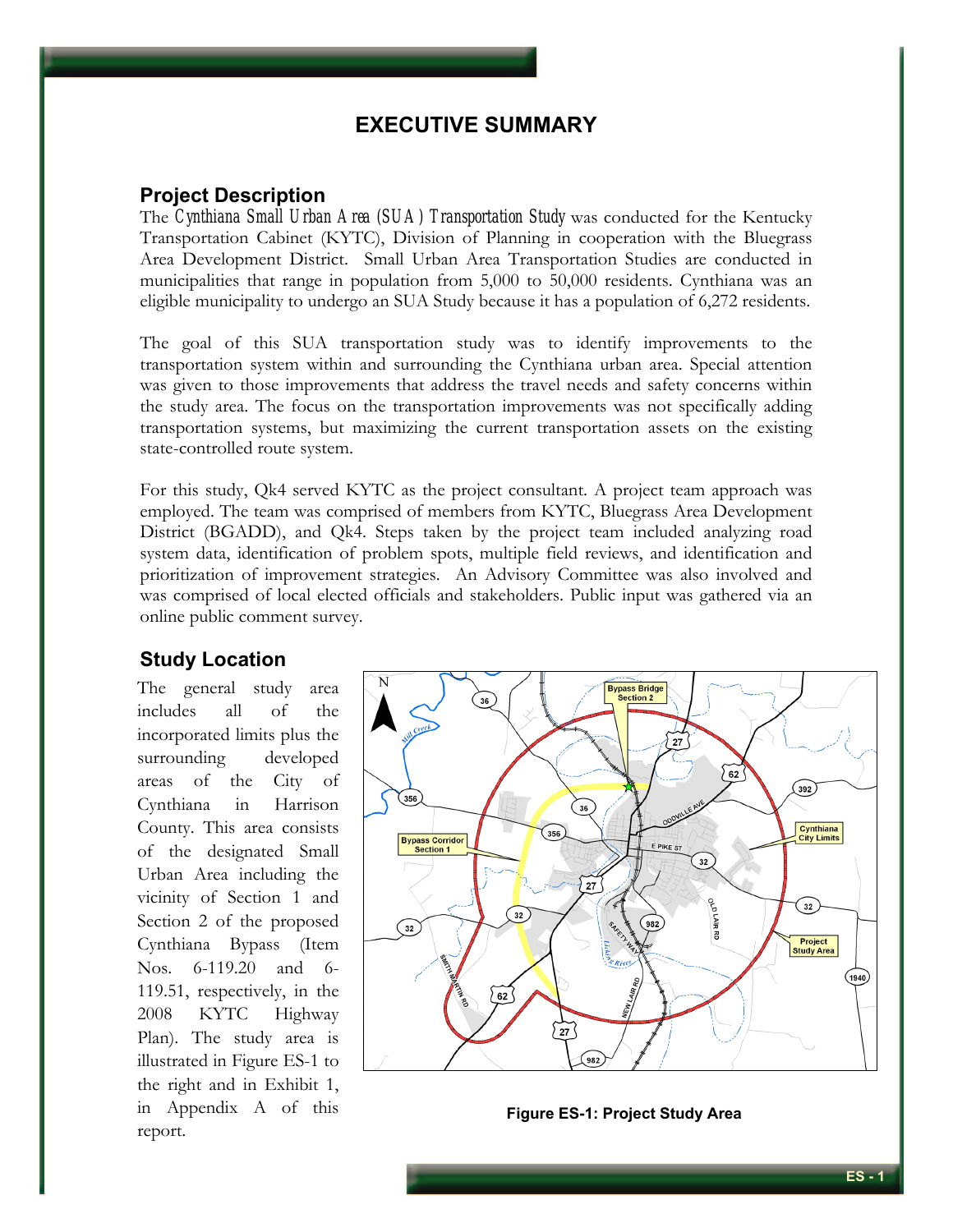## **Project Recommendations**

A list of Small Urban Area safety and congestion improvement projects has been compiled and ranked in order of local preference and will be considered for state funding. The recommended projects identified in the study have been organized into three categories according to implementation time frame and the responsible party. The project categories are: KYTC Short-Term, KYTC Long-Term, and Local. The project categories, type, cost, and a brief description are identified below.

¾ **KYTC Short-Term** — Projects that can be executed fairly quickly by the District personnel focusing on low cost operational and safety improvements. These projects typically range in cost from <\$10,000 - \$200,000. These projects are listed below, in Table 3A, and one page descriptions of each are included on summary sheets, pages 22 to 36 in the report.

| <b>Rank</b>  | <b>Project</b> | <b>KYTC SHORT-TERM PROJECTS-Description</b>                                                                                                                                                                                                                                                                                                                                                                | <b>Type</b>                        | <b>Cost</b>  |
|--------------|----------------|------------------------------------------------------------------------------------------------------------------------------------------------------------------------------------------------------------------------------------------------------------------------------------------------------------------------------------------------------------------------------------------------------------|------------------------------------|--------------|
| 1            | 16             | Install temporary truck detour signage due to weight restriction<br>on the US 27 bridge over the Railroad until the bridge can be<br>replaced. Place sufficient signage in the southern end of town on<br>US 27 to provide adequate direction to inbound trucks from the<br>south.                                                                                                                         | Signage                            | $<$ \$10,000 |
| $\mathbf 2$  | 1              | Reevaluate the signal timing at the intersection of US 62 and US<br>27 to reduce congestion on US 62.                                                                                                                                                                                                                                                                                                      | Signal Timing                      | $<$ \$10,000 |
| 3            | $\overline{2}$ | Reevaluate the signal timing at the intersection of US 27 and KY<br>32 to reduce congestion on US 27 and KY 32.                                                                                                                                                                                                                                                                                            | Signal Timing                      | $<$ \$10,000 |
| 4            | 5a             | Conduct a signal warrant analysis at the Ladish Road and US 27<br>intersection to consider a dedicated left turn and combined<br>through-right lanes. The offset commercial driveway lanes<br>should also be aligned opposite Ladish Road, to reduce driver<br>confusion. Consideration may also be given to a split phase<br>signal. Also consider crosswalks to allow pedestrian access<br>across US 27. | Signal Warrant<br>Analysis         | $<$ \$10,000 |
| 5            | $\overline{7}$ | Install a signal at the intersection of US 27 and KY 3016 due to<br>the difficulty of the left-turn movement from KY 3016 to<br>northbound KY 27, and the left turn from US 27 to KY 3016.                                                                                                                                                                                                                 | Signal                             | \$75,000     |
| 6            | 11             | Construct a left-turn lane on Main Street (US 27) at West<br>Pleasant Street (KY 356). This will require an analysis for a split<br>phase signal and possible restriping on US 27.                                                                                                                                                                                                                         | Reconstruction/<br>Signal Analysis | \$75,000     |
| 7            | 40             | Due to congestion, conduct intersection signal timing analysis on<br>downtown streets to verify most efficient performance. This<br>project requires local initiation as a request to KYTC.                                                                                                                                                                                                                | Signal Analysis                    | $<$ \$10,000 |
| 8            | 13             | Address sidewalk deterioration on the W. Pleasant Street (KY)<br>356) bridge to improve safety for pedestrians.                                                                                                                                                                                                                                                                                            | Maintenance                        | $<$ \$10,000 |
| $\mathbf{9}$ | 10             | Relocate the street signage at the intersection of Main Street<br>(US 27) and Pike Street (KY 32) to a more visible location to<br>reduce driver confusion.                                                                                                                                                                                                                                                | Signage                            | $<$ \$10,000 |
| 10           | 4              | Decrease embankment elevation on the west side of intersection<br>and remove the tree on the east side of the intersection to<br>improve the sight distance for traffic entering KY 356 from<br>Spruce Drive.                                                                                                                                                                                              | Maintenance                        | $<$ \$10,000 |